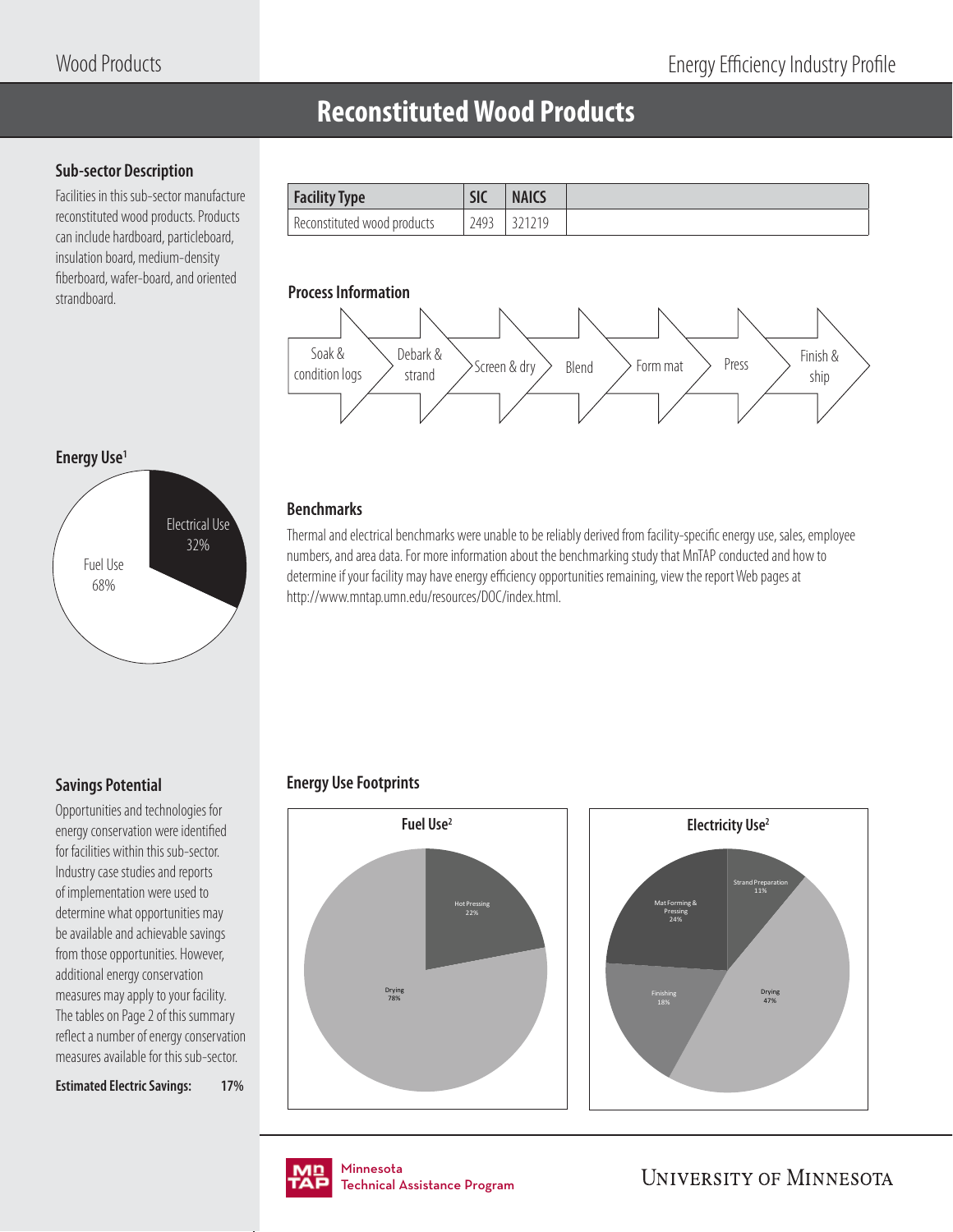## **Fuel Savings Estimate and Opportunities**

MnTAP researched and analyzed this sub-sector for an electric utility. Therefore, fuel savings opportunities and an estimate of potential savings were not identified as part of MnTAP's industrial energy efficiency study.

#### **Electric Savings Estimate and Opportunities**

| <b>Improvement / Opportunity</b>                                                                                                      | <b>Estimated</b><br>Payback | <b>Reported</b><br><b>Savings</b> | <b>Overall</b><br><b>Savings</b> |  |  |
|---------------------------------------------------------------------------------------------------------------------------------------|-----------------------------|-----------------------------------|----------------------------------|--|--|
| Process Improvements and Optimization                                                                                                 |                             |                                   |                                  |  |  |
| Utilize energy-efficient belts and other improved mechanisms <sup>3</sup>                                                             | 1-2 years                   | $0 - 3\%$                         |                                  |  |  |
| Install compressor air intakes in coolest locations <sup>4</sup>                                                                      | $<$ 1 year                  | $0 - 1\%$                         |                                  |  |  |
| Use ASDs to replace mechanical drives <sup>5</sup>                                                                                    | 2 years                     | $1 - 4%$                          |                                  |  |  |
| Replace hydraulic / pneumatic equipment with electric equipment <sup>6</sup>                                                          | $<$ 1 year                  | $2 - 5%$                          |                                  |  |  |
| Eliminate damper induced airflow restrictions, install new high efficient fan motors at lower power and reduce fan speed <sup>7</sup> | $<$ 1 year                  | $3 - 8\%$                         |                                  |  |  |
| Install a compressor control sequencer to maximize efficiency of multiple compressor system <sup>8</sup>                              | 2-5 years                   | $1 - 2\%$                         |                                  |  |  |
| Fix compressed air leaks to allow reduction in pressure <sup>9</sup>                                                                  | $<$ 1 year                  | $1 - 2\%$                         |                                  |  |  |
| Use more aspen and less maple and birch species (uses less electricity at waferizer)                                                  |                             |                                   |                                  |  |  |
| <b>TOTAL ELECTRIC SAVINGS ESTIMATE</b>                                                                                                |                             |                                   |                                  |  |  |

**References**

- 1 IAC Industrial Assessments; DOE, http://iac.rutgers.edu/database/
- <sup>2</sup> Adapted from "Energy Demand in Wood Processing Plants." J. Li, M. McCurdy, S. Pang. (2006)
- <sup>3</sup> IAC Industrial Assessments; DOE, http://iac.rutgers.edu/database/findassessment.php?ID=OR0332
- 4 IAC Industrial Assessments; DOE, http://iac.rutgers.edu/database/fi ndassessment.php?ID=ME0172
- <sup>5</sup> IAC Industrial Assessments; DOE, http://iac.rutgers.edu/database/findassessment.php?ID=DS0168
- <sup>6</sup> IAC Industrial Assessments; DOE, http://iac.rutgers.edu/database/findassessment.php?ID=WI0183
- 7 "Forest Products: Improving Several Fan-Driven Systems in an Oriented Strand Board Manufacturing Facility"
- <sup>8</sup> "Energy Efficiency Opportunities in the Solid Wood Industries." Carroll-Hatch (International) LTD, January 1996.
- <sup>9</sup> "Status of Energy Use in The Wood Products Sector." J. Meil, L. Bushi, P. Garrahan, et. al., March 2009.

MnTAP is a non-regulatory program in the School of Public Health at the University of Minnesota and is funded by the Minnesota Pollution Control Agency. The University of Minnesota is an equal opportunity educator and empl © 2010 MnTAP. Reprint only with permission from MnTAP. Available in alternative formats upon request. Printed on recycled paper containing 100% post-consumer waste.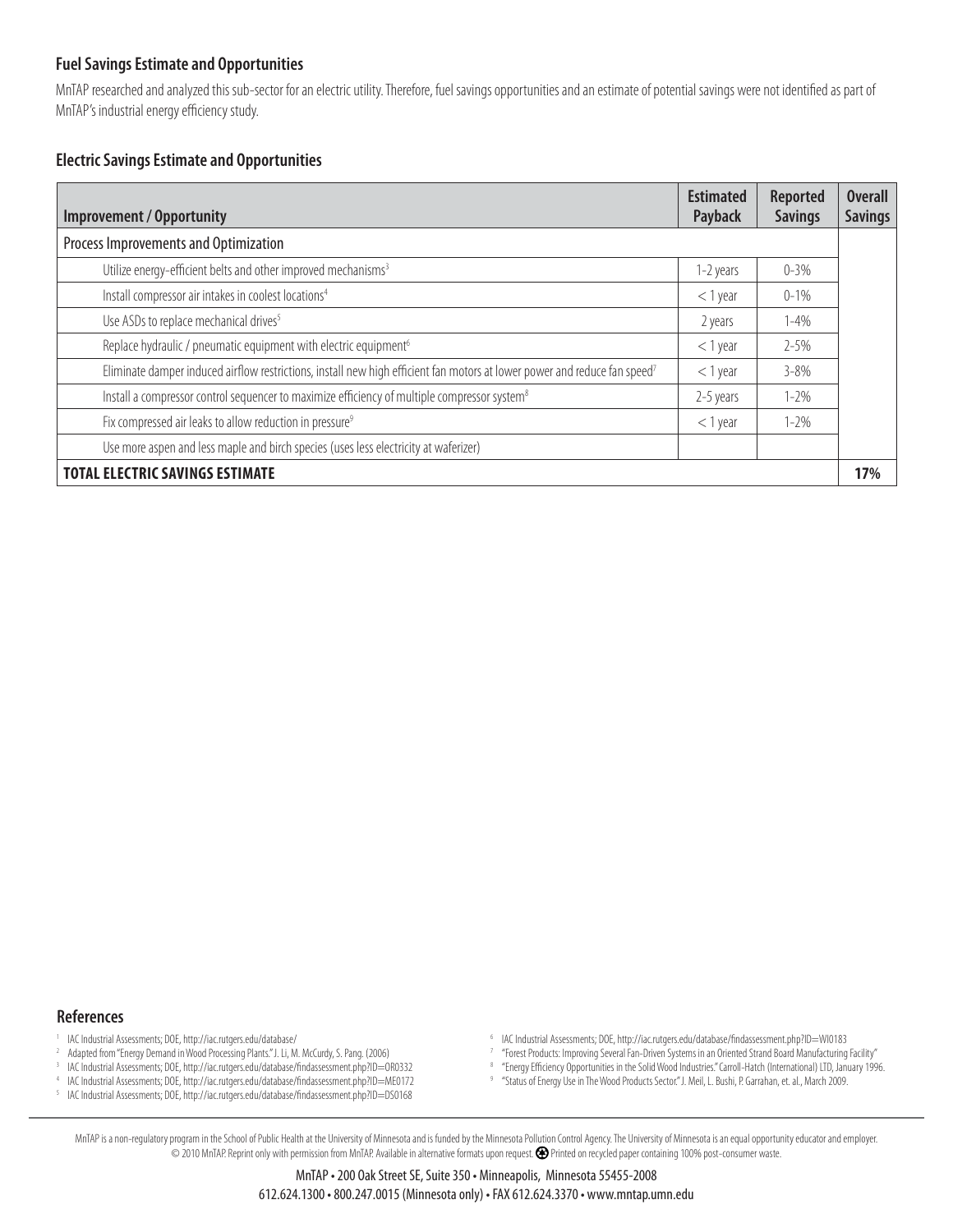# **Primary Sawmills**

# **Sub-sector Description**

Sawmills primarily saw dimension lumber, boards, beams, timbers, poles, ties, shingles, shakes, siding, and wood chips from logs or bolts. The facilities may also plane rough lumber that is made on-site with a planing machine to achieve smoothness and uniformity of size.

| <b>Facility Type</b> | <b>SIC</b> | <b>NAICS</b>        |
|----------------------|------------|---------------------|
| Sawmills             | 121<br>242 | <b>224442</b><br>JL |

## **Process Information**



## **Energy Use1**



# **Benchmarks**

Thermal and electrical benchmarks were unable to be reliably derived from facility-specific energy use, sales, employee numbers, and area data. For more information about the benchmarking study that MnTAP conducted and how to determine if your facility may have energy efficiency opportunities remaining, view the report Web pages at http://www.mntap.umn.edu/resources/DOC/index.html.

# **Savings Potential**

Opportunities and technologies for energy conservation were identified for facilities within this sub-sector. Industry case studies and reports of implementation were used to determine what opportunities may be available and achievable savings from those opportunities. However, additional energy conservation measures may apply to your facility. The tables on Page 2 of this summary reflect a number of energy conservation measures available for this sub-sector.

**Estimated Electric Savings: 19%**

# **Energy Use Footprints**







Minnesota .<br>Tochnical / Technical Assistance Program

**UNIVERSITY OF MINNESOTA**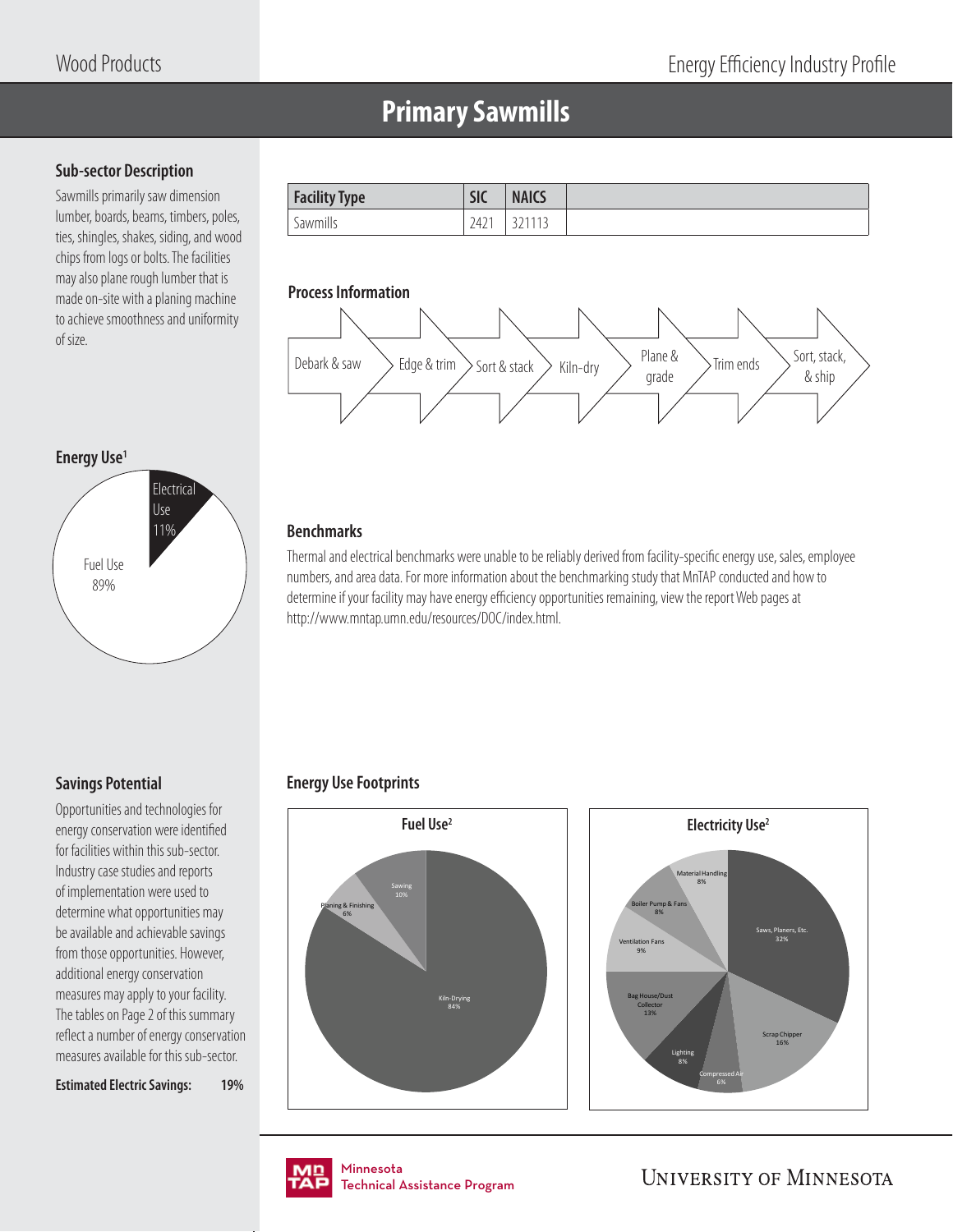### **Fuel Savings Estimate and Opportunities**

MnTAP researched and analyzed this sub-sector for an electric utility. Therefore, fuel savings opportunities and an estimate of potential savings were not identified as part of MnTAP's industrial energy efficiency study.

#### **Electric Savings Estimate and Opportunities**

| <b>Improvement / Opportunity</b>                                                                         | <b>Estimated</b><br>Payback | Reported<br><b>Savings</b> | <b>Overall</b><br><b>Savings</b> |  |  |
|----------------------------------------------------------------------------------------------------------|-----------------------------|----------------------------|----------------------------------|--|--|
| Process Improvements and Optimization                                                                    |                             |                            |                                  |  |  |
| Utilize energy-efficient belts and other improved mechanisms <sup>3</sup>                                | 1-2 years                   | $1 - 3\%$                  |                                  |  |  |
| Size electric motors for peak operating efficiency <sup>4</sup>                                          | 1-2 years                   | $4 - 6\%$                  |                                  |  |  |
| Use most efficient type of electric motors <sup>5</sup>                                                  | 3.5 years                   | $0 - 2\%$                  |                                  |  |  |
| Use multiple speed motors or ASDs for variable pump, blower and compressor loads <sup>6</sup>            | 1-2 years                   | $3 - 8\%$                  |                                  |  |  |
| Install a compressor control sequencer to maximize efficiency of multiple compressor system <sup>7</sup> |                             | $1 - 3\%$                  |                                  |  |  |
| Fix compressed air leaks to allow reduction in pressure <sup>7</sup>                                     | $<$ 1 year                  | $2 - 3%$                   |                                  |  |  |
| <b>TOTAL ELECTRIC SAVINGS ESTIMATE</b>                                                                   |                             |                            |                                  |  |  |

#### **References**

- 1 IAC Industrial Assessments; DOE, http://iac.rutgers.edu/database/
- <sup>2</sup> "Status of Energy Use in The Wood Products Sector." J. Meil, L. Bushi, P. Garrahan, et. al., March 2009.
- <sup>3</sup> IAC Industrial Assessments; DOE, http://iac.rutgers.edu/database/findassessment.php?ID=SU0246
- <sup>4</sup> IAC Industrial Assessments; DOE, http://iac.rutgers.edu/database/findassessment.php?ID=OR0166 <sup>5</sup> IAC Industrial Assessments; DOE, http://iac.rutgers.edu/database/findassessment.php?ID=OR0463
- <sup>6</sup> IAC Industrial Assessments; DOE, http://iac.rutgers.edu/database/findassessment.php?ID=MA0496
- <sup>7</sup> "Energy Efficiency Opportunities in the Solid Wood Industries." Carroll-Hatch (International) LTD, January 1996.

MnTAP is a non-regulatory program in the School of Public Health at the University of Minnesota and is funded by the Minnesota Pollution Control Agency. The University of Minnesota is an equal opportunity educator and empl © 2010 MnTAP. Reprint only with permission from MnTAP. Available in alternative formats upon request. Printed on recycled paper containing 100% post-consumer waste.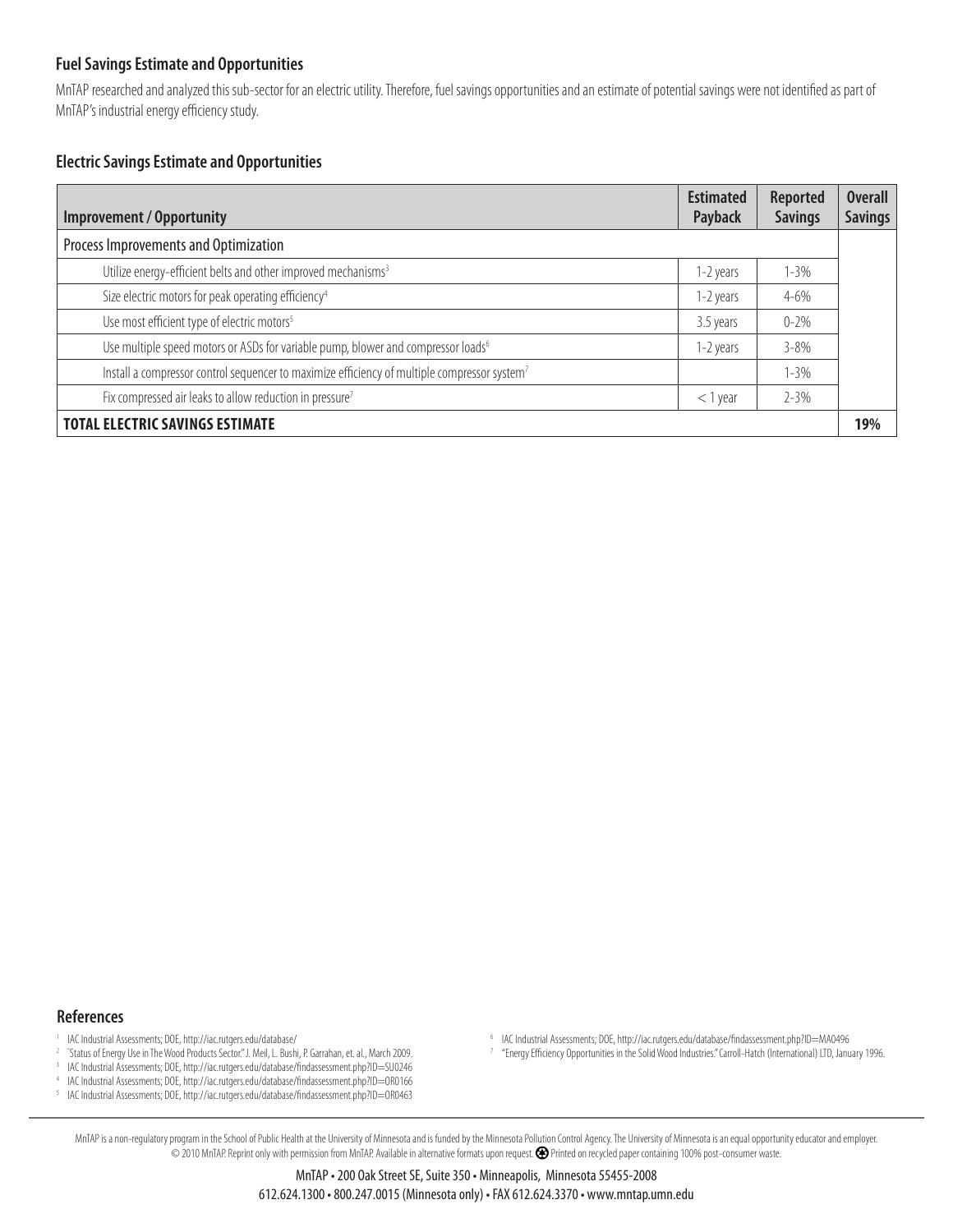# **Secondary Millwork**

# **Sub-sector Description**

In this sub-sector, facilities manufacture a variety of wood products: hardwood and softwood cut stock and dimension stock (i.e., shapes); wood windows and doors; and other millwork including wood flooring. Equipment used in these facilities includes woodworking machinery such as jointers, planers, lathes, and routers to shape wood.

| <b>Facility Type</b> | <b>SIC</b> | <b>NAICS</b>   |  |
|----------------------|------------|----------------|--|
| Secondary Millwork   | 2431       | -14<br>1 L I T |  |

## **Process Information**



#### **Energy Use1**



### **Benchmarks**

Thermal and electrical benchmarks were unable to be reliably derived from facility-specific energy use, sales, employee numbers, and area data. For more information about the benchmarking study that MnTAP conducted and how to determine if your facility may have energy efficiency opportunities remaining, view the report Web pages at http://www.mntap.umn.edu/resources/DOC/index.html.

# **Savings Potential**

Opportunities and technologies for energy conservation were identified for facilities within this sub-sector. Industry case studies and reports of implementation were used to determine what opportunities may be available and achievable savings from those opportunities. However, additional energy conservation measures may apply to your facility. The tables on Page 2 of this summary reflect a number of energy conservation measures available for this sub-sector.

**Estimated Electric Savings: 16%**

# **Energy Use Footprints**







Minnesota .<br>Tochnical / Technical Assistance Program

**UNIVERSITY OF MINNESOTA**